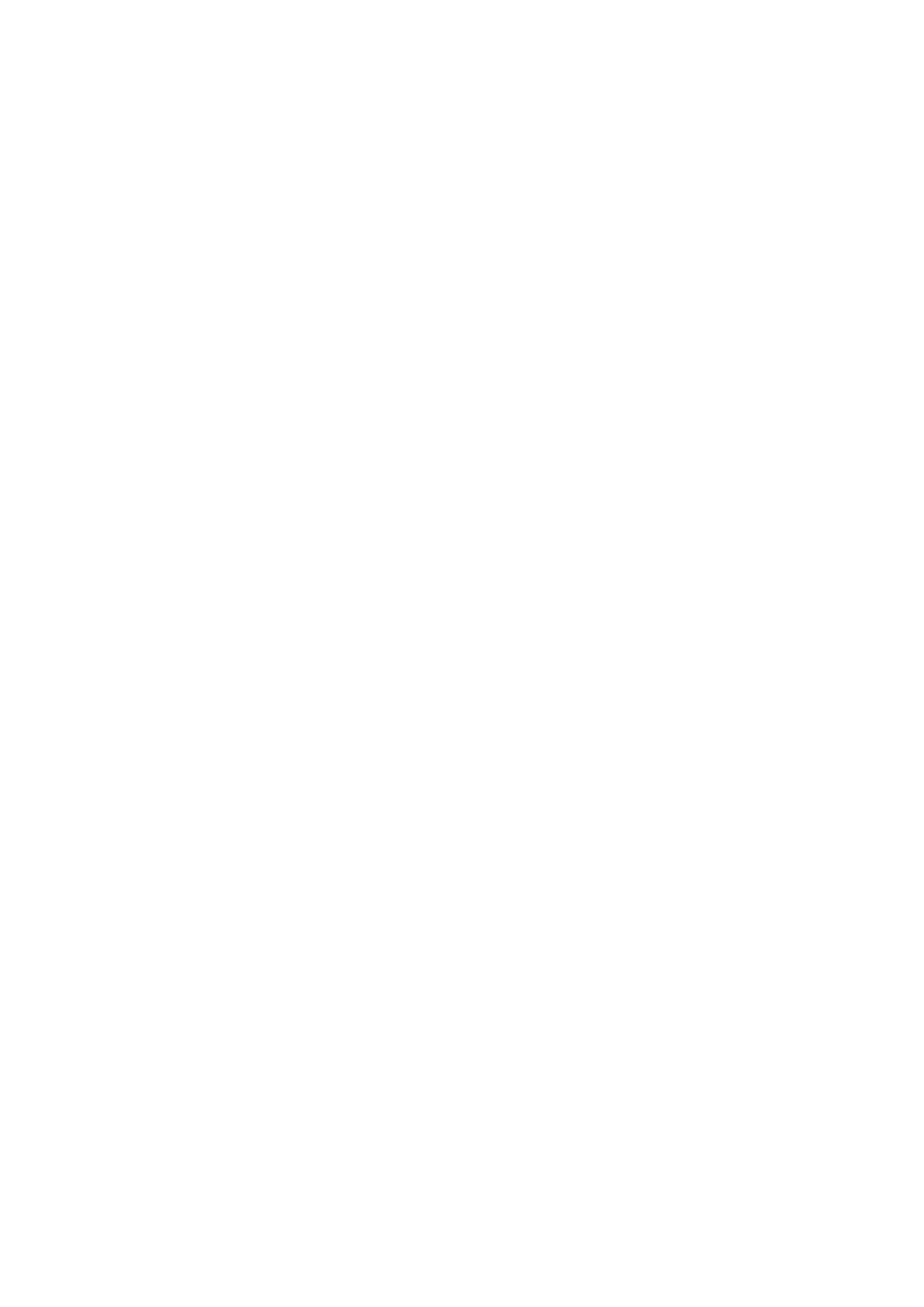# **TABLE OF CONTENTS 26 MAY 2021**

**Business Page No.**

| 1.                             | <b>Meeting Conduct</b>                                                               |                         |  |
|--------------------------------|--------------------------------------------------------------------------------------|-------------------------|--|
|                                | <b>Karakia</b><br>1.1                                                                | 5                       |  |
|                                | 1.2 Apologies                                                                        | 5                       |  |
|                                | 1.3 Announcements by the Mayor                                                       | 5                       |  |
|                                | <b>1.4 Conflict of Interest Declarations</b>                                         | 5                       |  |
|                                | <b>1.5 Confirmation of Minutes</b>                                                   | 6                       |  |
|                                | <b>Items not on the Agenda</b><br>1.6                                                | 6                       |  |
|                                | <b>Public Participation</b><br>1.7                                                   | 6                       |  |
| <b>General Business</b><br>2.  |                                                                                      | 6                       |  |
|                                | <b>Nil</b>                                                                           |                         |  |
| 3.<br><b>Committee Reports</b> |                                                                                      | $\overline{\mathbf{z}}$ |  |
|                                | 3.1<br><b>Report of the Regulatory Processes Committee Meeting</b><br>of 18 May 2021 | $\overline{7}$          |  |
| 4.                             | <b>Public Excluded</b>                                                               | 8                       |  |
|                                | 4.1 Appointments to Council Controlled Organisations                                 |                         |  |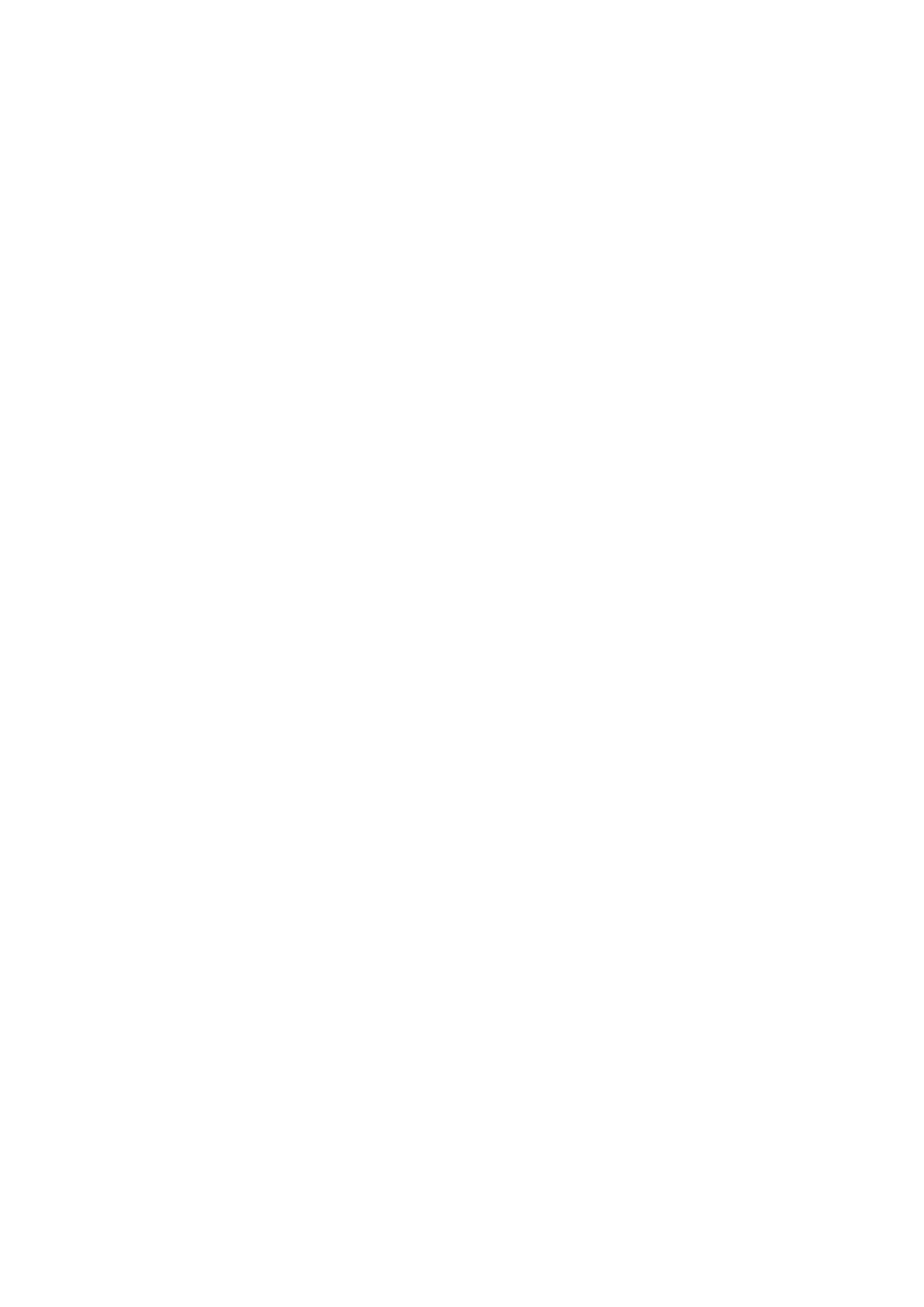## <span id="page-4-0"></span>**1 Meeting Conduct**

## **1. 1 Karakia**

The Chairperson opened the meeting at 9:30 am with the following karakia.

| Whakataka te hau ki te uru,   | Cease oh winds of the west               |
|-------------------------------|------------------------------------------|
| Whakataka te hau ki te tonga. | and of the south                         |
| Kia mākinakina ki uta,        | Let the bracing breezes flow,            |
| Kia mātaratara ki tai.        | over the land and the sea.               |
| E hī ake ana te atākura.      | Let the red-tipped dawn come             |
| He tio, he huka, he hauhū.    | with a sharpened edge, a touch of frost, |
| <b>Tihei Mauri Ora!</b>       | a promise of a glorious day              |

## <span id="page-4-1"></span>**1. 2 Apologies**

No apologies were received.

## <span id="page-4-2"></span>**1. 3 Announcements by the Mayor**

The Mayor acknowledged a departing Wellington City Council officer: Senior Democracy Advisor Cyrus Frear, who is leaving the Council on Friday 4 June 2021.

## <span id="page-4-3"></span>**1. 4 Conflict of Interest Declarations**

No conflicts of interest were declared.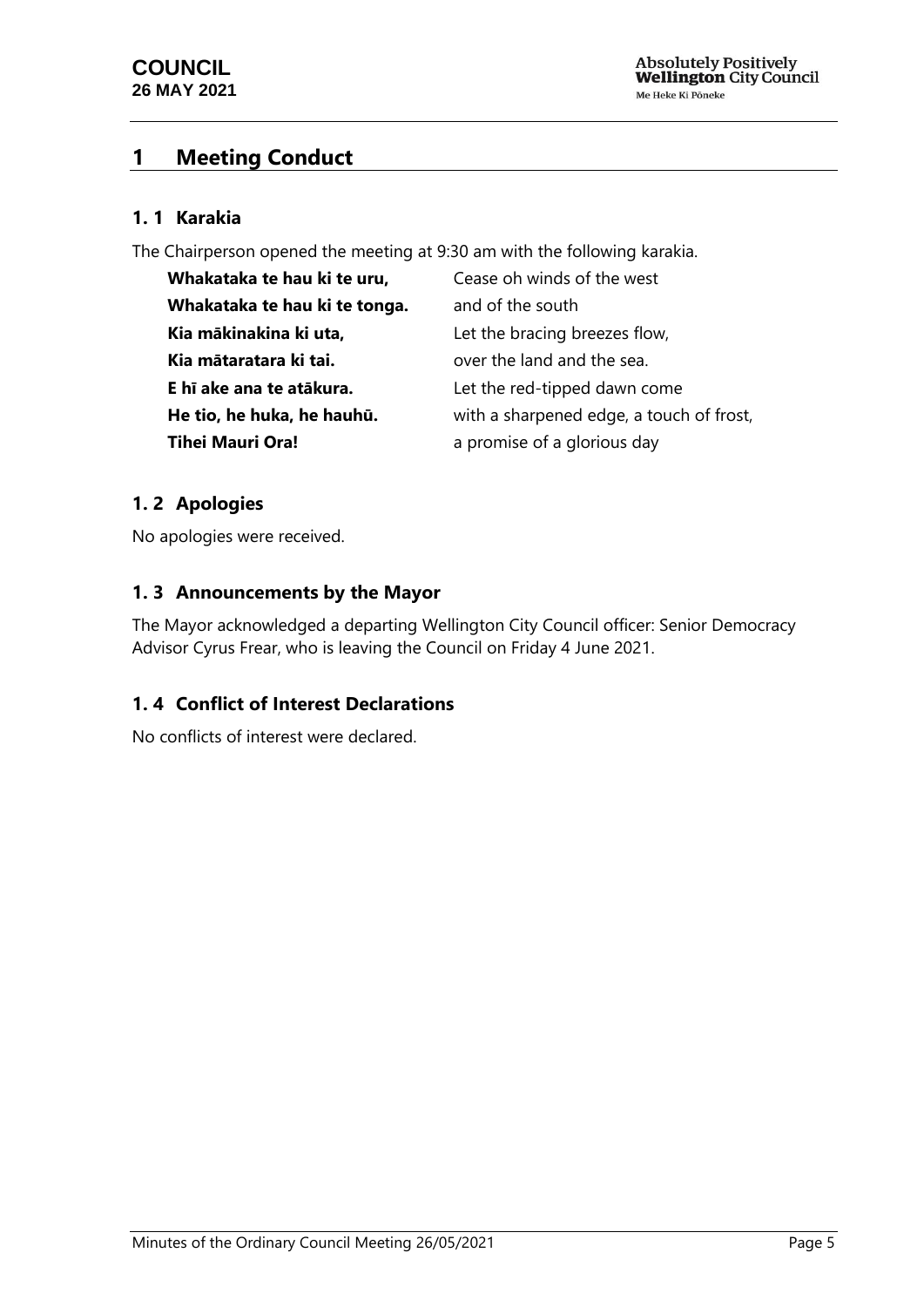### <span id="page-5-0"></span>**1. 5 Confirmation of Minutes**

#### **Moved Mayor Foster, seconded Councillor Fitzsimons, the following motion**

#### **Resolved**

That the Council:

1. Approve the minutes of the Ordinary Council Meeting held on 13 May 2021, having been circulated, that they be taken as read and confirmed as an accurate record of that meeting.

A division was required under Standing Order 3.18.6(d), voting on which was as follows:

#### **For:**

Mayor Foster, Councillor Calvert, Councillor Condie, Councillor Day, Councillor Fitzsimons, Councillor Foon, Deputy Mayor Free, Councillor Matthews, Councillor O'Neill, Councillor Pannett, Councillor Paul, Councillor Rush, Councillor Sparrow, Councillor Woolf, Councillor Young

#### **Against:**

None

Majority Vote: 15:0

**Carried**

## <span id="page-5-1"></span>**1. 6 Items not on the Agenda**

There were no items not on the agenda.

## <span id="page-5-2"></span>**1. 7 Public Participation**

There was no public participation.

Phra TK and Manjit Grewal, members of the Wellington Interfaith Council, blessed the meeting.

## <span id="page-5-3"></span>**2. General Business**

Nil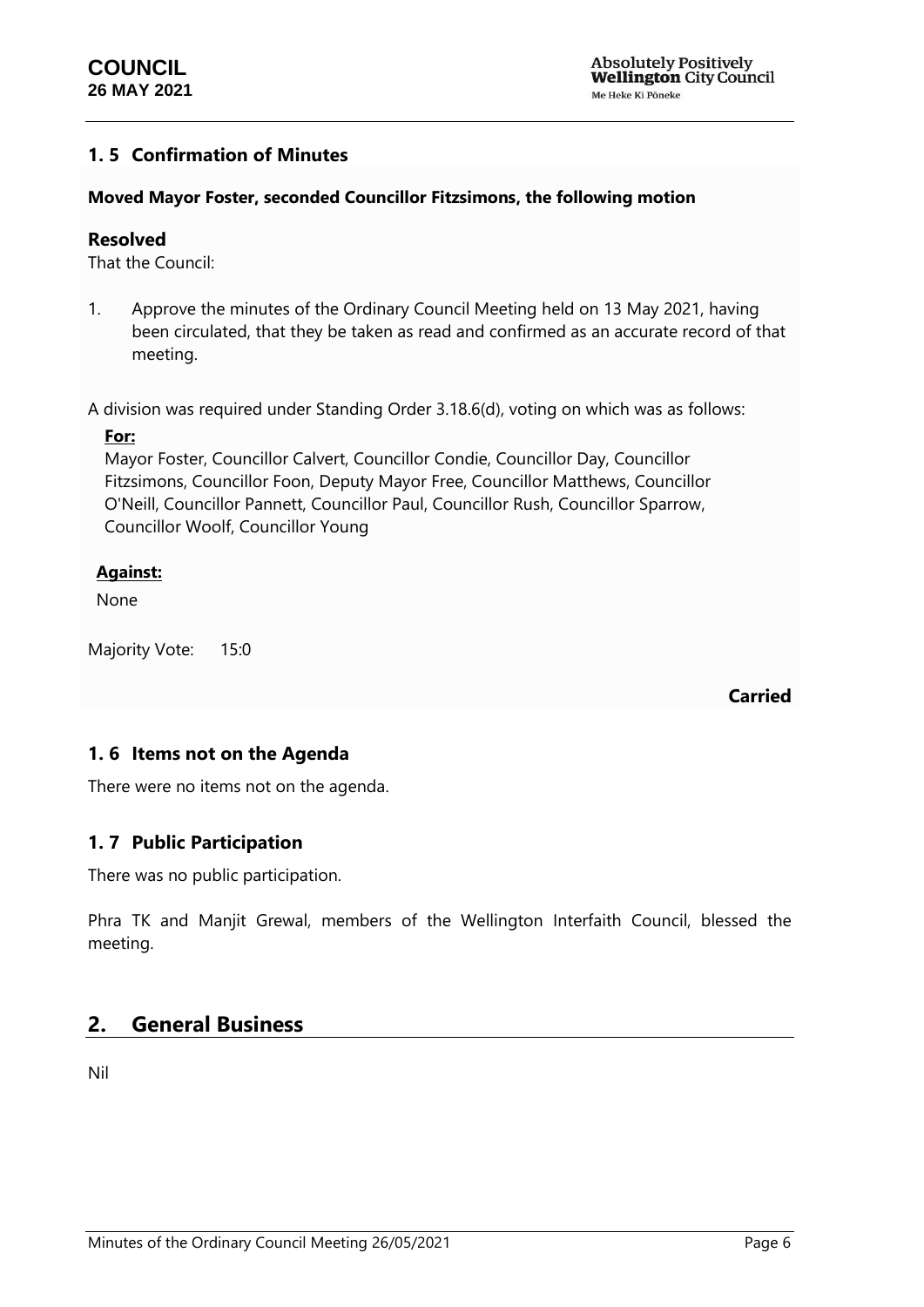## <span id="page-6-0"></span>**3. Committee Reports**

## <span id="page-6-1"></span>**3.1 Report of the Regulatory Processes Committee Meeting of 18 May 2021**

### **PARK, SPORT AND RECREATION TRAFFIC RESOLUTIONS**

#### **Moved Councillor Condie, seconded Councillor O'Neill, the following motion**

#### **Resolved**

That the Council:

- 1. Approve the following amendment to the Traffic Restrictions, pursuant to the provisions of the Wellington City Council Consolidated Bylaw 2008:
	- a. TR62 -21 Wellington Botanic Garden, Anderson Park and Bolton Street Memorial Park, Kelburn – Metered parking restriction

A division was required under standing order 3.18.6(d), voting on which was as follows:

#### **For:**

Mayor Foster Councillor Condie Councillor Day Councillor Fitzsimons Councillor Foon Deputy Mayor Free Councillor Matthews Councillor O'Neill Councillor Pannett Councillor Paul Councillor Rush

## **Against:**

Councillor Calvert Councillor Sparrow Councillor Woolf Councillor Young

Majority Vote: 11:4

**Carried**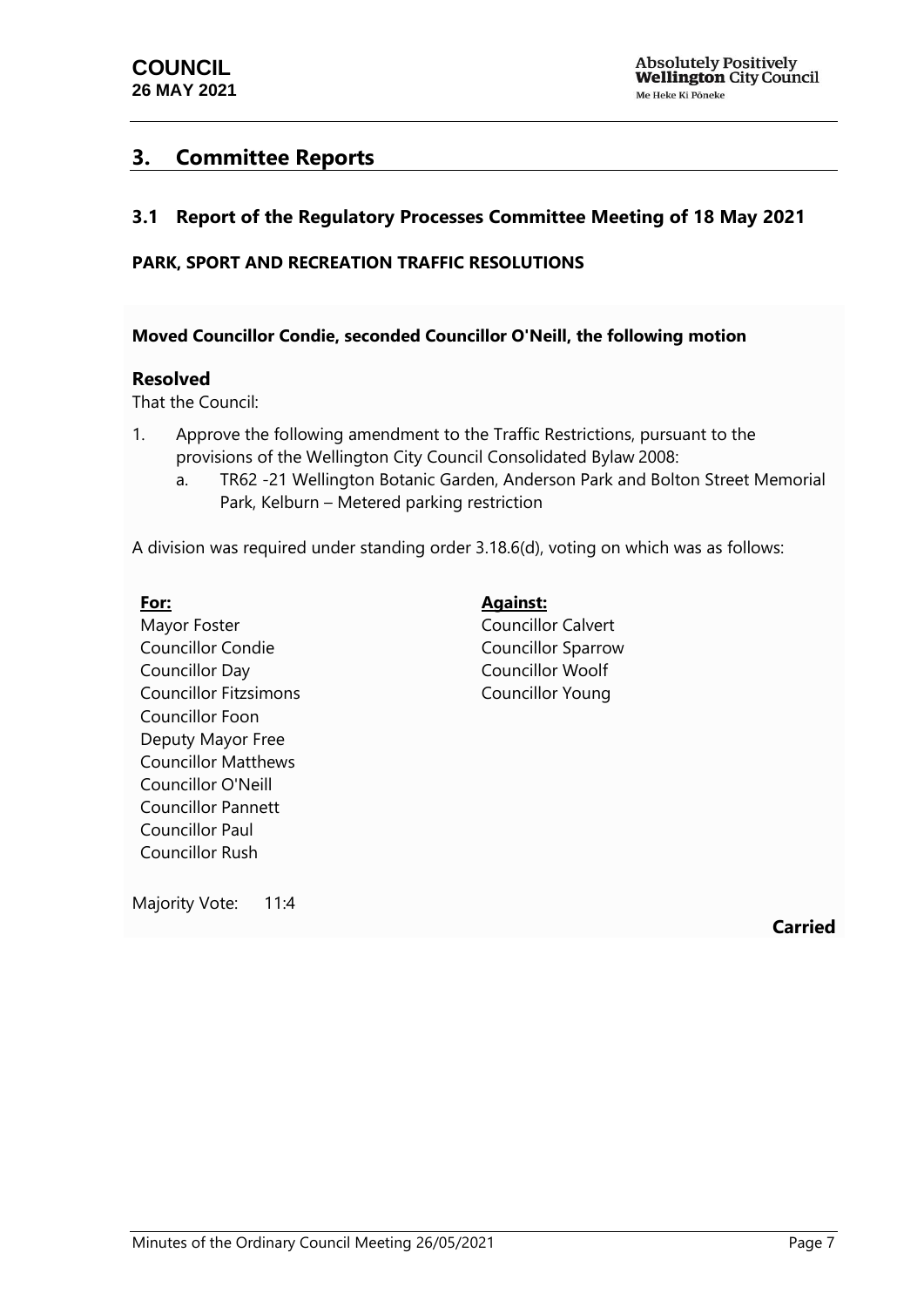## <span id="page-7-0"></span>**4. Public Excluded**

#### **Moved Mayor Foster, seconded Councillor Fitzsimons, the following motion**

## **Resolved**

That the Council:

1. Pursuant to the provisions of the Local Government Official Information and Meetings Act 1987, exclude the public from the following part of the proceedings of this meeting namely:

| General subject of the<br>matter to be considered                    | Reasons for passing this<br>resolution in relation to<br>each matter                                                                                   | Ground(s) under section<br>48(1) for the passing of<br>this resolution                                                                                                                         |
|----------------------------------------------------------------------|--------------------------------------------------------------------------------------------------------------------------------------------------------|------------------------------------------------------------------------------------------------------------------------------------------------------------------------------------------------|
| Appointments to<br>4.1<br><b>Council Controlled</b><br>Organisations | 7(2)(a)<br>The withholding of the<br>information is necessary to<br>protect the privacy of<br>natural persons, including<br>that of a deceased person. | s48(1)(a)<br>That the public conduct of<br>this item would be likely to<br>result in the disclosure of<br>information for which good<br>reason for withholding<br>would exist under Section 7. |

A division was required under Standing Order 3.18.6(d), voting on which was as follows:

#### **For:**

Mayor Foster, Councillor Calvert, Councillor Condie, Councillor Day, Councillor Fitzsimons, Councillor Foon, Deputy Mayor Free, Councillor Matthews, Councillor O'Neill, Councillor Pannett, Councillor Paul, Councillor Rush, Councillor Sparrow, Councillor Woolf, Councillor Young

#### **Against:**

None

Majority Vote: 15:0

**Carried**